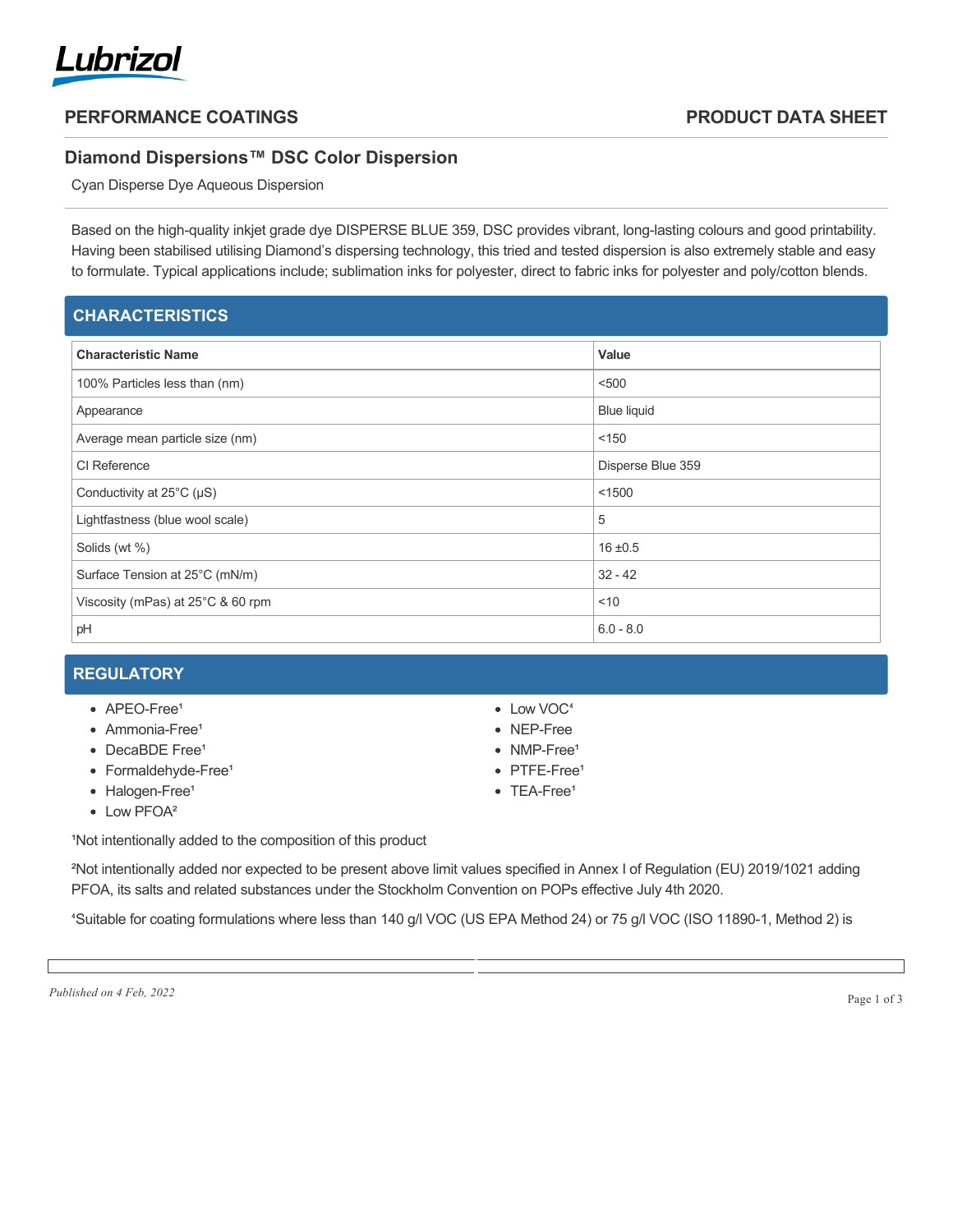desired based on calculations.

### **APPLICATIONS**

- Apparel Coatings
- Custom Textile Formulations
- Digital Printing Inks

# • Technical Textile Coatings

• Particle Dispersions

- **AVAILABLE REGIONS**
	- Asia Pacific
	- EMEAI
	- Latin America
	- North America

### **REGULATORY STATUS**

Please see the product's current material safety data sheet, SDS, for regulatory information. You can request an SDS at [www.lubrizol.com/coatings](http://www.lubrizol.com/coatings).

Should you have questions on additional topics, please feel free to contact your Lubrizol representative or one of our regional Customer Assistance groups listed here:

America: AmerLZAMCustomerAssistance@Lubrizol.com | Europe: EMEAICustomerAssistance@Lubrizol.com | Asia: APCustomerAssistance@Lubrizol.com | Brazil: BrazilQualityLZAM@Lubrizol.com

#### **DISCLAIMER**

**Lubrizol Advanced Materials, Inc. ("Lubrizol") hopes that you have found the information provided helpful, but you are cautioned that this material, including any prototype formulas, is for informational purposes only and you are solely responsible for making your own assessment of appropriate use of the information. TO THE MAXIMUM EXTENT PERMITTED BY APPLICABLE LAWS, LUBRIZOL MAKES NO REPRESENTATIONS, GUARANTEES, OR WARRANTIES (WHETHER EXPRESS, IMPLIED, STATUTORY, OR OTHERWISE), INCLUDING ANY IMPLIED WARRANTIES OF MERCHANTABILITY OR FITNESS FOR A PARTICULAR PURPOSE, OR REGARDING THE COMPLETENESS, ACCURACY, OR TIMELINESS OF ANY INFORMATION. Lubrizol does not guarantee how the materials referenced herein will perform in combination with other substances, in any methods, conditions, or processes, with any equipment, or in non-laboratory environments. BEFORE COMMERCIALIZATION OF ANY PRODUCT CONTAINING THESE MATERIALS, YOU SHOULD THOROUGHLY TEST SUCH PRODUCT, INCLUDING HOW THE PRODUCT IS PACKAGED, TO DETERMINE ITS PERFORMANCE, EFFICACY, AND SAFETY. You are solely responsible for the performance, efficacy, and safety of any products you manufacture. Lubrizol shall not be liable, and you shall assume all risk and responsibility for, any use or handling of any material. Any claims may not be approved in all jurisdictions. Any entity making claims related to these products is responsible for complying with local laws and regulations. Nothing contained herein is to be considered as permission, recommendation, or inducement to practice any patented invention without permission of the patent owner, and it is your sole responsibility to determine if any issues related to patent infringement of any component or**

*Published on 4 Feb, 2022* Page 2 of 3